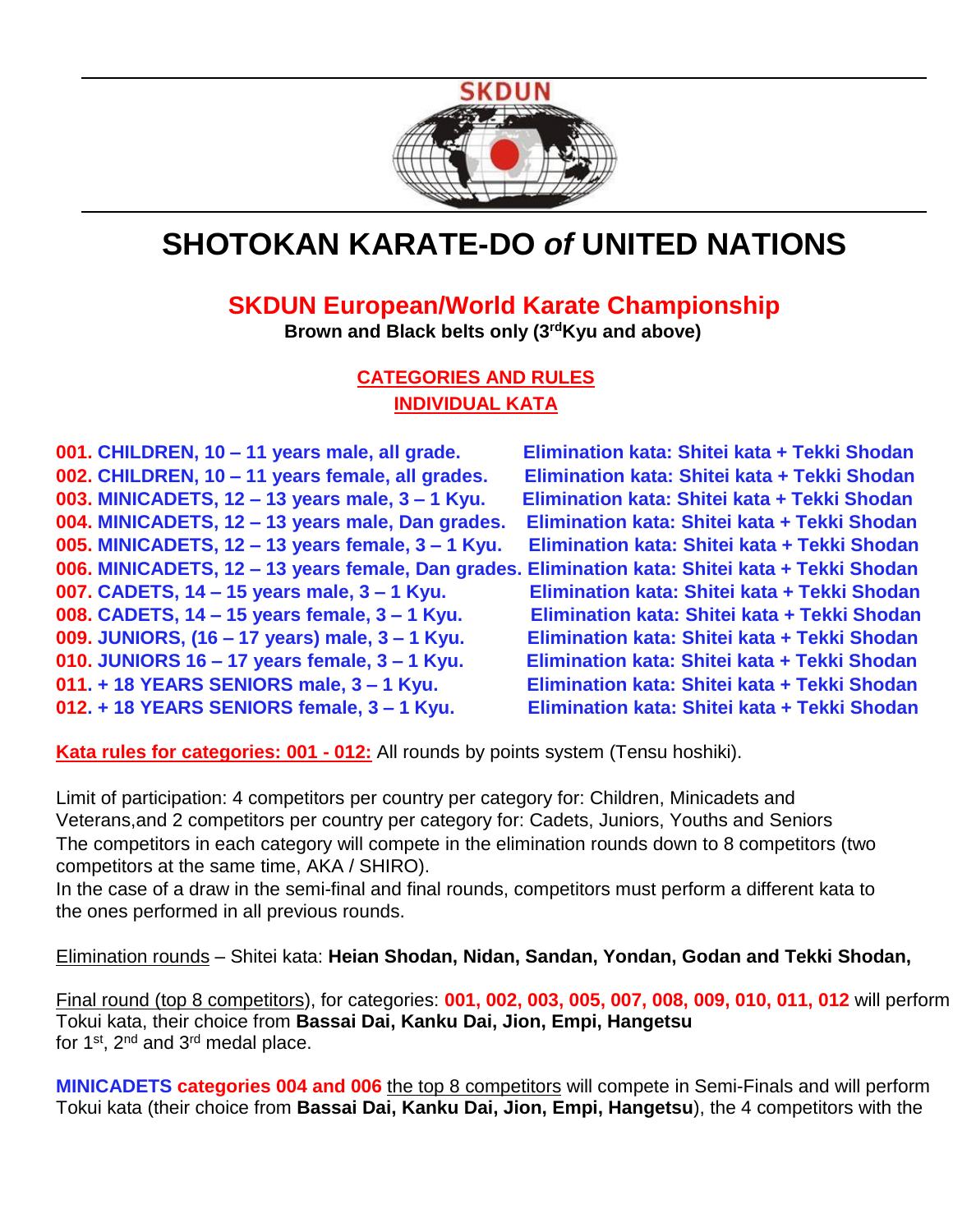highest scores will perform a different Tokui kata in the final round (for 1<sup>st</sup>, 2<sup>nd</sup> and 3<sup>rd</sup> medal place, their choice from **Bassai Dai, Kanku Dai, Jion, Empi, Hangetsu**).

**013. CADETS, 14 – 15 years male, Dan grades. 014. CADETS, 14 – 15 years female, Dan grades. 015. JUNIORS, 16 – 17 years male, Dan grades. 016. JUNIORS, 16 – 17 years, female, Dan grades. 017. YOUTHS, 18 – 20 years, male, Dan grades. 018. YOUTHS, 18 – 20 years, female, Dan grades. 019. SENIORS, Over 21 years male, Dan grades. 020. SENIORS, Over 21 years female, Dan grades. 021. VETERANS, 40 – 49 years male, Dan grades. 022. VETERANS, 40 – 49 years female, Dan grades. 023. VETERANS, 50 – 59 years male, Dan grades. 024. VETERANS, 50 – 59 years female, Dan grades. 025. VETERANS, over 60 years male, Dan grades. 026. VETERANS, over 60 years female, Dan grades.**

**Kata rules for categories: 013 – 026, Dan grades:** All rounds by points system (Tensu hoshiki).

Limit of participation: 4 competitors per country per category for: Children, Minicadets and Veterans,and 2 competitors per country per category for: Cadets, Juniors, Youths and Seniors The competitors in each category will compete in the elimination rounds down to 8 competitors (two competitors at the same time, AKA / SHIRO).

In the case of a draw in the semi-final and final rounds, competitors must perform a different kata to the ones performed in all previous rounds.

Elimination rounds for **CADETS**: – Sentei kata: **Bassai Dai, Jion and Empi.** Elimination rounds for **JUNIORS, YOUTHS, SENIORS** and **VETERANS** Sentei kata: **Bassai Dai, Empi, Jion, Hangetsu and Kanku Dai.**

Semi-final (the top 8 competitors): **Tokui kata** (see the approved kata list for the competitor grade) Final round (top 4 competitors): **Tokui kata, no repeat of previously performed kata** (see the approved kata list for the competitor grade).

For choice of Tokui kata see the approved kata list appropriate to the competitors age and grade (the list can be found in the SKDUN Rulebook: <http://www.skdun.org/competition-rules/rule-book/>

**Kata rules for Asai ha Shotokan ryu:** All rounds Tokui kata by points system (Tensu hoshiki).

**027. Asai ha Shotokan ryu kata (Over 18 years) SENIORS male**

**028. Asai ha Shotokan ryu kata (Over 18 years) SENIORS female**

**131. Asai ha Shotokan ryu kata (14 – 17 years) JUNIORS male**

**132. Asai ha Shotokan ryu kata (14 – 17 years) JUNIORS female**

Limit of participation: 4 competitors per country per category.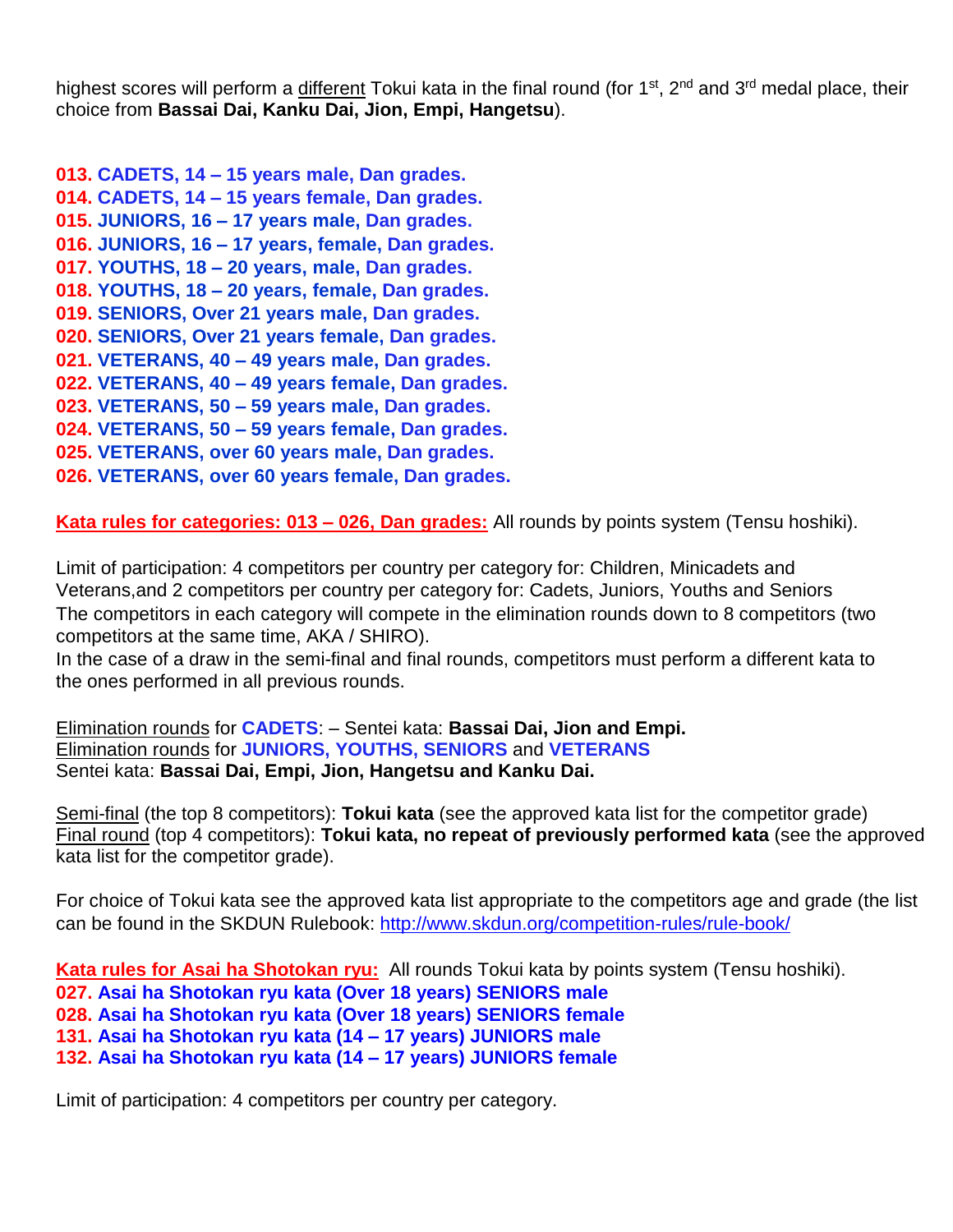The competitors in each category will perform Tokui kata in one preliminary round down to semi final of 8 competitors (one competitor at a time).

In the semi-finals, these 8 competitors will perform different Tokui kata (their choice from the approved list), the 4 competitors with the highest scores will perform a different Tokui kata in the final round (for 1<sup>st</sup>, 2<sup>nd</sup> and 3<sup>rd</sup> medal place).

In the case of a draw in the semi-final and final rounds, competitors must perform a different kata to the ones performed in all previous rounds.

# **KATA TEAMS**

Kata teams may include ONE 4<sup>th</sup>kyu. All rounds by point system (Tensu hoshiki). Note; if a 4<sup>th</sup> kyu is **used then the team can only perform Shitei kata in all rounds.**

Elimination rounds – Tokui kata.

Final round, the 4 teams with the highest scores from the elimination rounds, different Tokui kata In the case of a draw, teams must perform a different kata to the ones performed in previous rounds.

Limit of participation: 2 teams per country are accepted in each category.

The Tokui kata must be selected from the approved list and be appropriate for the lowest grade in the team.

For choice of Tokui kata see the approved kata list appropriate to the competitors age and grade in the SKDUN Rulebook: <http://www.skdun.org/competition-rules/rule-book/>

### **CADET TEAMS (Minicadets + Cadets), 12 – 15 years.**

**029. CADET MALE 030. CADET FEMALE 031. CADET MIXED** Cadet team may include one competitor from children category (10-11 years old)

### **JUNIOR TEAMS (Juniors + Youths), 16 – 20 years**

**032. JUNIOR MALE 033. JUNIOR FEMALE 034. JUNIOR MIXED** Junior team may include one competitor from cadet category (12-15 years old)

### **SENIORS TEAMS (Over 21 years)**

**035. SENIOR MALE 036. SENIOR FEMALE 037. SENIOR MIXED** Senior team may include one competitor from junior category (16-20 years old)

### **VETERANS TEAMS (Over 40 years)**

**038. VETERAN MALE 039. VETERAN FEMALE 040. VETERAN MIXED** Veterans team may include ONLY one competitor from seniors but over 30 years old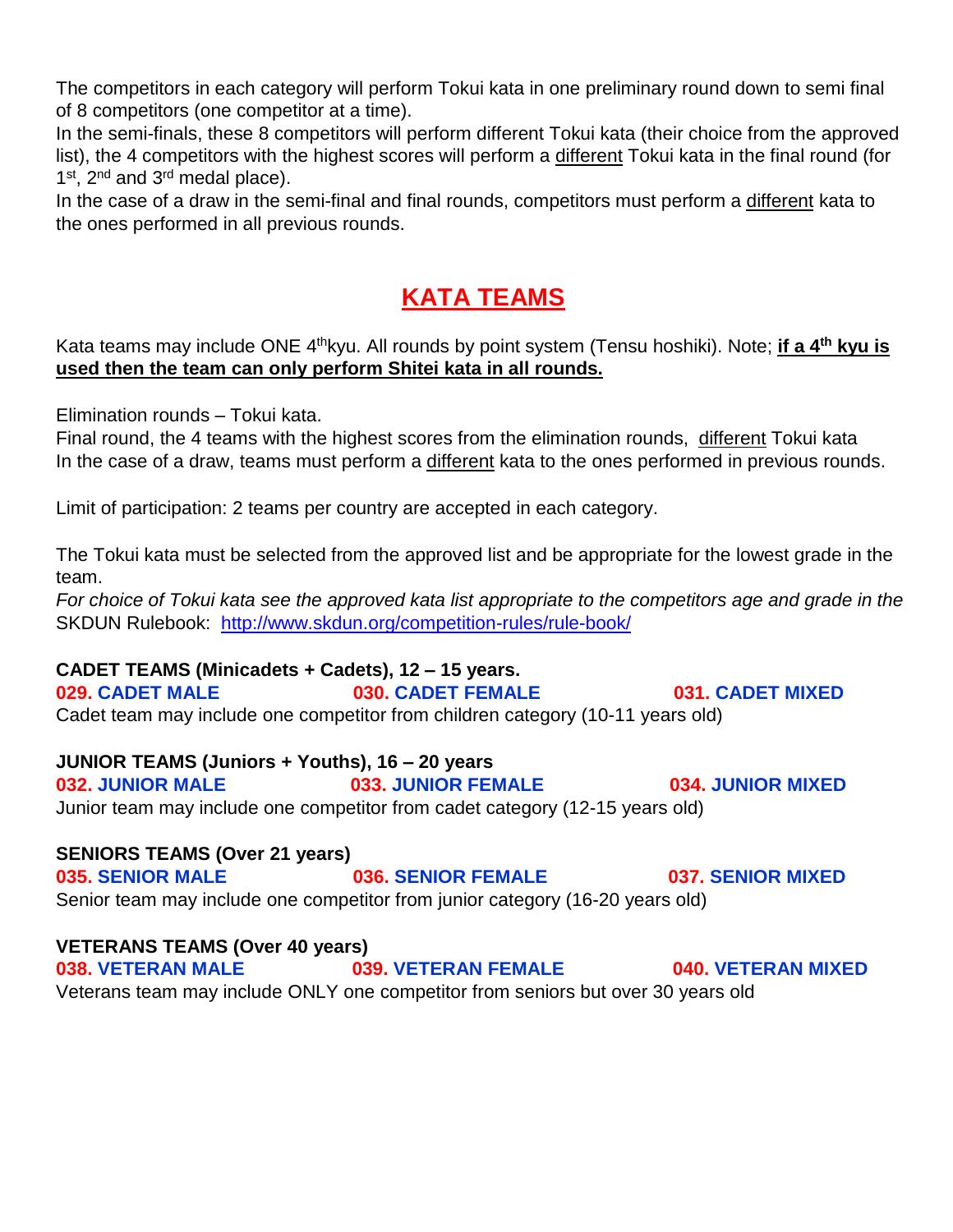# **KUMITE INDIVIDUAL: IPPON SHOBU**

**Kumite rules:** Ippon Shobu (2 waza-ari or 1 Ippon) for all categories. Senior individual kumite, Male and Female finals – Sanbon Shobu.

Duration of matches is specified for each age group.

Limit of participation: 4 competitors per country per category for: Children, Minicadets and Veterans, and 2 competitors per country per category for: Cadets, Juniors, Youths and Seniors Note: Competitors who compete in Shobu Ippon Jiyu Kumite can also participate in Sanbon Shobu and Jiyu Ippon Kumite categories

**CHILDREN 10 – 11 years, 1 minute 30 seconds** 041. Male -34 kg 042. Male -40 kg 043. Male +40 kg 044. Female -40 kg 045. Female +40 kg

**MINICADETS 12 – 13 years, 1 minute 30 seconds 046. Male -43 kg 047. Male -53 kg 048. Male +53 kg 049. Female -50 kg 050. Female +50 kg.** 

**CADETS 14 – 15 years, 2 minutes 051.Male -57 kg 052.Male -67 kg 053.Male +67 kg 054.Female -53 kg 055.Female +53 kg**

**JUNIORS 16 – 17 years, 2 minutes 056. Male -63 kg 057. Male -73 kg 058. Male +73 kg 059. Female -57 kg 060. Female +57 kg**

**YOUTHS 18 – 20 years, 2 minutes 061. Male -70 kg 062. Male -78 kg 063. Male +78 kg 064. Female -58 kg 065. Female +58 kg**

**SENIORS over 21 years, 2 minutes (final match 3 minutes sanbon shobu) 066. Male -70 kg 067. Male -80 kg 068. Male +80 kg 069. Female -58 kg 070. Female +58 kg**

**VETERANS (40-49 years) 2 minutes 071. VETERAN Male – 82 kg 072. VETERAN Male + 82 kg 073. VETERAN Female Open**

**VETERANS (50-59 years) 2 minutes 074. VETERAN Male Open 075. VETERAN Female Open**

**VETERANS (OVER 60 years) 2 minutes 076. VETERAN Male Open 077. VETERAN Female Open**

Note: Veterans and Youths can also participate in Senior individual category events

**078. MALE Open category (over 18 years old only) 2 minutes (final match 3 minutes sanbon shobu) 079. FEMALE Open category (over 18 years old only) 2 minutes (final match 3 minutes sanbon shobu)**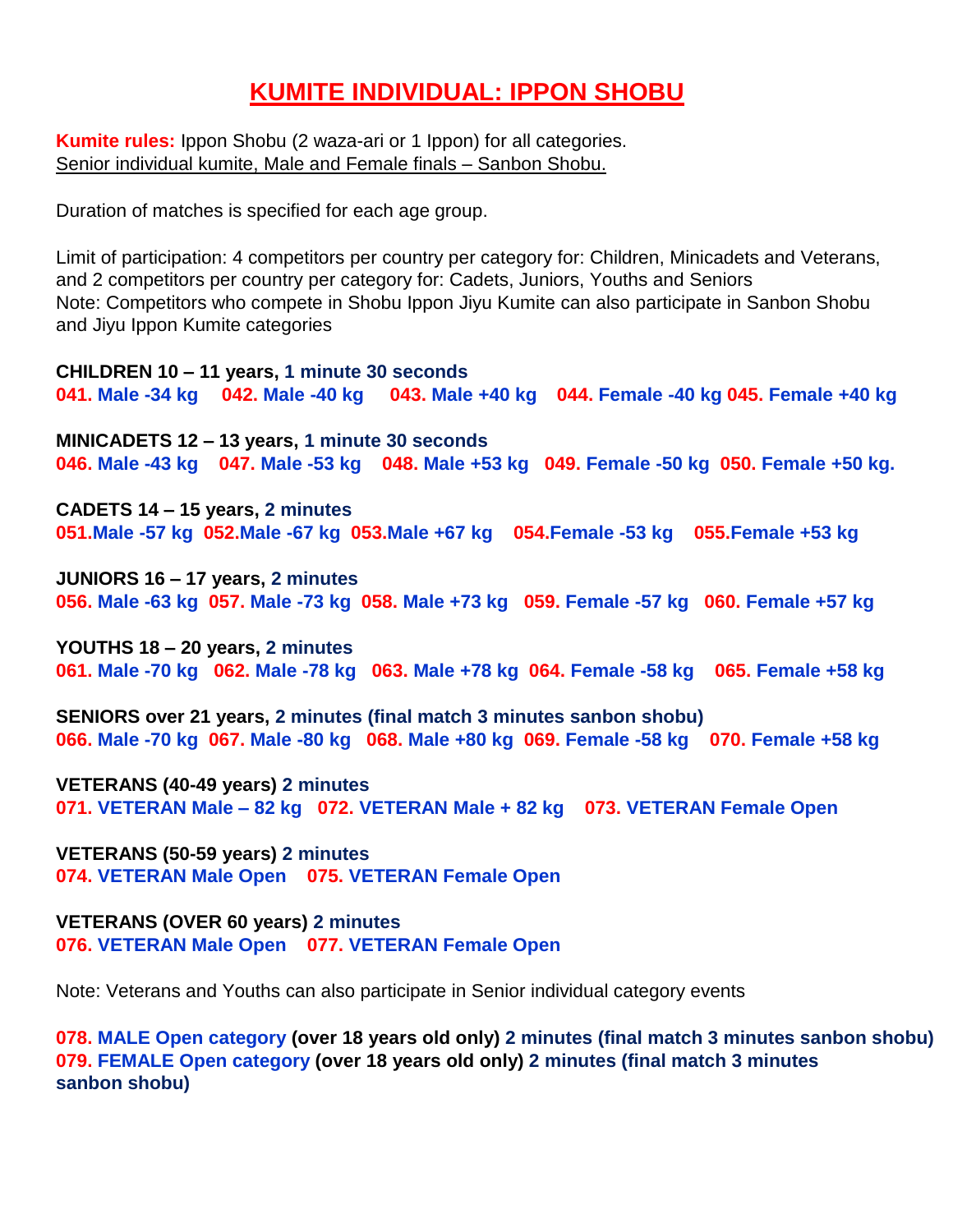# **KUMITE INDIVIDUAL: SANBON SHOBU**

**Kumite rules:** Sanbon Shobu (6 waza-ari or 3 Ippon) for all categories. Duration of matches is specified for each age group.

Limit of participation: 4 competitors per country per category for: Children, Minicadets and Veterans,and 2 competitors per country per category for: Cadets, Juniors, Youths and Seniors Note: Competitors who compete in Jiyu Kumite Sanbon Shobu can also participate in Jiyu Kumite Ippon Shobu and Jiyu Ippon Kumite.

**CHILDREN 10 – 11 years, 2 minutes** 080. Male -34 kg 081. Male -40 kg 082. Male +40 kg 083. Female -40 kg 084. Female +40 kg **MINICADETS 12 – 13 years, 2 minutes 085. Male -43 kg 086. Male -53 kg 087. Male +53 kg 088. Female-50 kg 089. Female +50 kg.** 

**CADETS 14 – 15 years, 2 minutes 090. Male -57 kg 091. Male -67 kg 092. Male +67 kg 093. Female -53 kg 094. Female +53 kg**

**JUNIORS 16 – 17 years, 2 minutes 095. Male -63 kg 096. Male -73 kg 097. Male +73 kg 098. Female -57 kg 099. Female +57 kg**

**YOUTHS 18 – 20 years, 2 minutes 100. Male -70 kg 101. Male -78 kg 102. Male +78 kg 103. Female -58 kg 104. Female +58 kg**

**SENIORS over 21 years, 2 minutes (final match 3 minutes sanbon shobu) 105. Male -70 kg 106. Male -80 kg 107. Male +80 kg 108. Female -58 kg 109. Female +58 kg**

Note: Veterans and Youths can also participate in Senior individual category events

### **JIYU IPPON KUMITE**

**Jiyu Ippon Kumite rules:** The criteria for judgment is the same as for Jiyu Kumite, but no scores or penalties will be awarded during the match.

The match will comprise of 6 attacks: jodan-zuki, chudan-zuki, mae-geri chudan, yoko-geri kekomi chudan, mawashi-geri chudan or jodan (must state the target), ushiro-geri chudan. The defender will block and counter using **go-no-sen** (any block and counter attack combination). Each attack will be conducted first by aka then shiro i.e. aka attacks jodan-zuki, shiro blocks and counter attacks, then shiro attacks jodan-zuki, aka blocks and counter attacks etc. The decision will be made by Hantei at the end of the match. Competitors who compete in Jiyu Ippon Kumite can also participate in Jiyu Kumite (Ippon Shobu and Sanbon Shobu).

<http://www.skdun.org/competition-rules/rule-book/> +.demonstration on SKDUN you tube channel Limit of participation: 2 competitors per country per category.

**CHILDREN 10 – 11 years**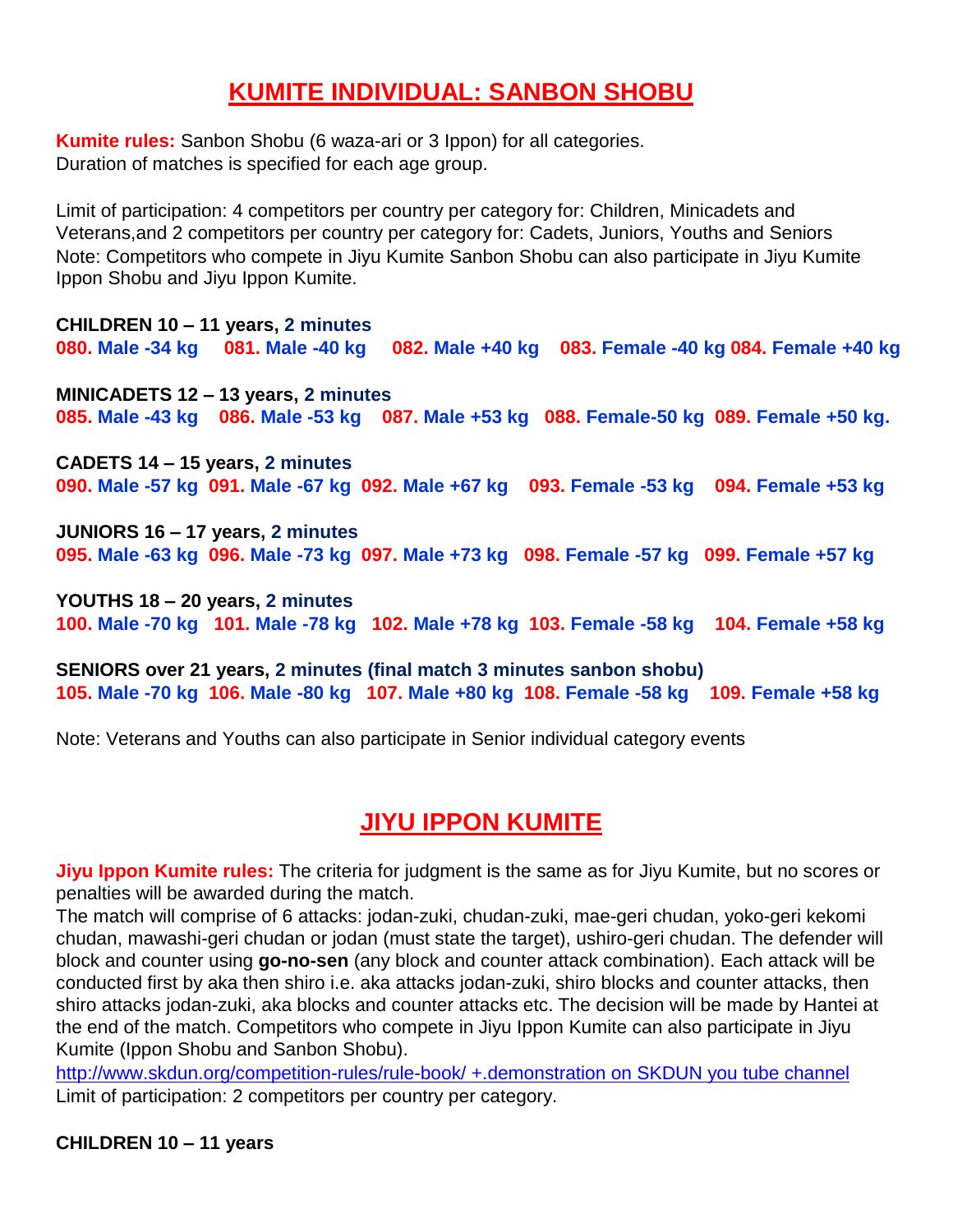|  |  |  |  | 110. Male Open Jiyu Ippon Kumite. |
|--|--|--|--|-----------------------------------|
|  |  |  |  |                                   |

**110. Male Open Jiyu Ippon Kumite. 111. Female Open Jiyu Ippon Kumite.**

**MINICADETS 12 – 13 years**

**112. Male Open Jiyu Ippon Kumite. 113. Female Open Jiyu Ippon Kumite.**

**CADETS 14 – 15 years 114. Male Open Jiyu Ippon Kumite. 115. Female Open Jiyu Ippon Kumite.**

**JUNIORS 16 – 17 years**

**116. Male Open Jiyu Ippon Kumite. 117. Female Open Jiyu Ippon Kumite.**

# **MASTERS**

### **The final event on Sunday will be the prestigious Masters competition.**

**Each country can nominate one Female and one Male competitor over 18 years of age that will compete in Kata and Kumite for the ultimate title of Grand Champion. This is an elimination competition, competitors compete against each other performing Kata then Shobu Ippon kumite, the competitors are judged against both performances, not necessarily about winning at either Kata or Kumite. Judgement is by flag system (Kohaku Hoshiki).**

**118. MASTERS - SENIOR MALE, Kata and Kumite (over 18 years old only) 119. MASTERS - SENIOR FEMALE, Kata and Kumite (over 18 years old only) One competitor per country, selected and entered on Saturday.**

# **KUMITE TEAMS**

Limit of participation: 2 teams per country in each team kumite category.

Kumite teams may include one 4<sup>th</sup> kyu

**Kumite rules for teams:** Ippon Shobu (2 waza-ari or 1 Ippon) for all categories.

**CADET TEAMS (Minicadets + Cadets) 12 – 15 years, each match 1 minute 30 seconds 120. Cadets male - 57 kg (3 + 1 reserve) 121. Cadets male + 57 kg (3 + 1 reserve) 122. Cadets female open (3 + 1 reserve) 123. Cadets mixed open (3 male & 2 female + 1 male and 1 female reserves)**

**JUNIORS TEAMS (Juniors + Youths) 16 – 20 years, each match 2 minutes 124. Juniors male open (3 + 1 reserve) 125. Juniors female open (3 + 1 reserve) 126. Juniors mixed open (3 male & 2 female + 1 male and 1 female reserves)** Junior team may include one competitor from cadet category (12 – 15 years)